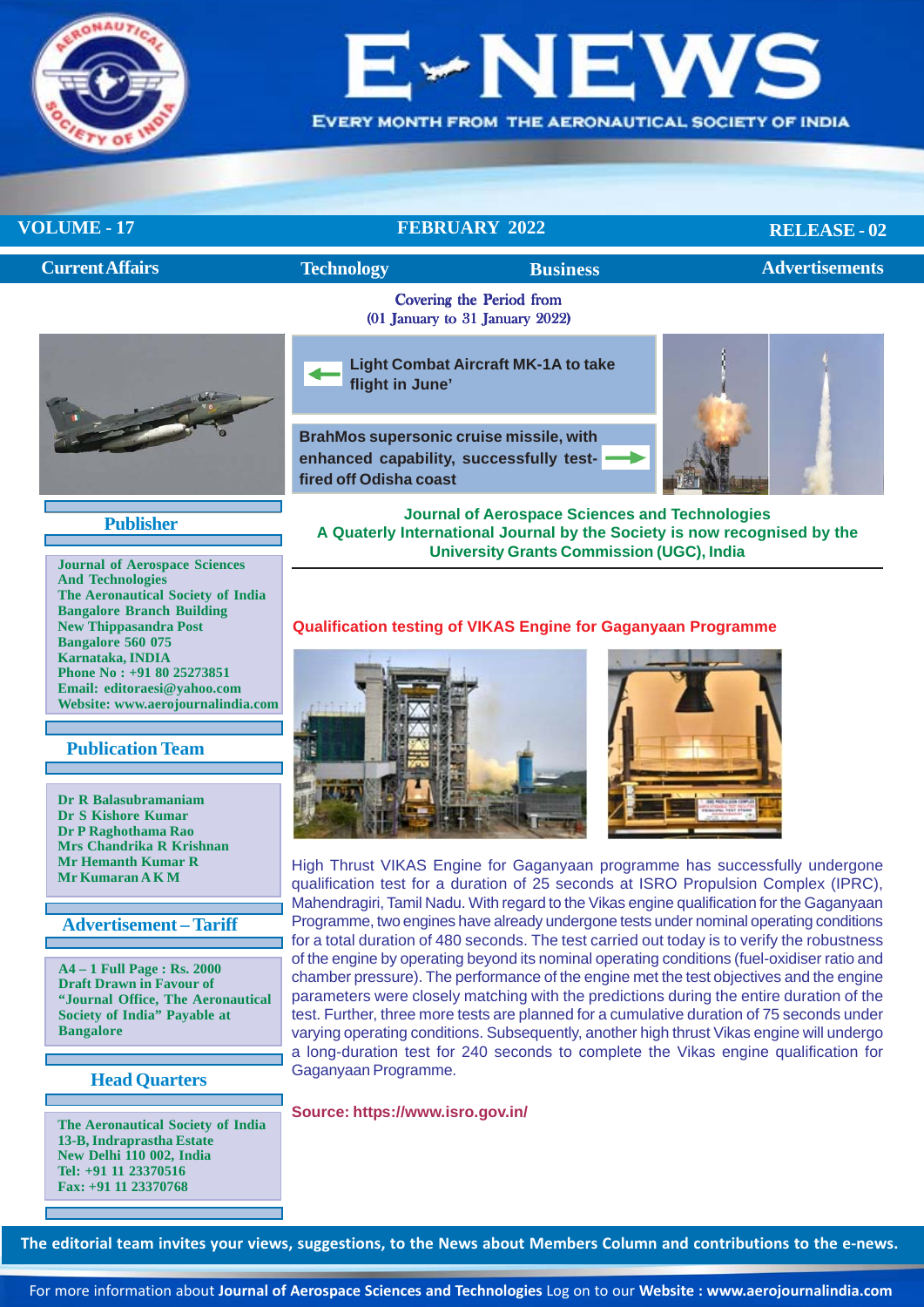### **CURRENT AFFAIRS**

### <span id="page-1-0"></span>**Qualification testing of Cryogenic Engine for Gaganyaan Programme**

ISRO successfully conducted the qualification test of Cryogenic Engine for Gaganyaan programme for a duration of 720 seconds at ISRO Propulsion Complex (IPRC), Mahendragiri, Tamil Nadu. The performance of the engine met the test objectives and the engine parameters were closely matching with the predictions during the entire duration of the test. This successful long-duration test is a major milestone for the Human Space Programme – Gaganyaan. It ensures the reliability and robustness of the cryogenic engine for induction into the human-rated launch vehicle for Gaganyaan. Further, this engine will undergo four more tests for a cumulative duration of 1810 seconds. Subsequently, one more engine will undergo two short-duration tests & one long-duration test to complete the cryogenic engine qualification for Gaganyaan Programme.



#### **Source:** https://www.isro.gov.in/

### **Shri. S Somanath assumes charge as Secretary, Department of Space**

Shri. S. Somanath assumed charge as Secretary, Department of Space and Chairman, Space Commission. Shri. Somanath assumed charge after a stint of four years as the Director, Vikram Sarabhai Space Centre (VSSC), Thiruvananathapuram. He also served as the Director of Liquid Propulsion Systems Centre (LPSC), Valiamala, for two and half years. Shri. Somanath obtained B. Tech in Mechanical Engineering from TKM College of Engineering, Kollam, and Masters in Aerospace Engineering from Indian Institute of Science, Bangalore, specializing in Structures, Dynamics, and Control with a Gold Medal. He joined VSSC in 1985 and was a team leader for the Integration of PSLV during the early phases. Shri. Somanath is an expert in the area of system engineering of Launch vehicles. His contributions in PSLV and GSLV MkIII were in their overall architecture, propulsion stages design, structural and structural dynamics designs, separation systems, vehicle integration, and integration procedures development. He is the recipient of the 'Space Gold Medal' from the Astronautical Society of India. He received the 'Merit Award" and 'Performance Excellence award' from ISRO and a 'Team excellence award' for GSLV Mk-III development. He is a Fellow of the Indian National Academy of Engineering (INAE), a Fellow of the Aeronautical Society of India (AeSI), Astronautical Society of India (ASI), and a Corresponding Member of the International Academy of Astronautics (IAA). He is in the bureau of the International Astronautical Federation (IAF) and a recipient of the National Aeronautics Prize from the Aeronautical Society of India (ASI). He has published papers in journals & seminars in structural dynamics and control, dynamic analysis of separation mechanisms, vibration & acoustic testing, launch vehicle design, and launch services management.

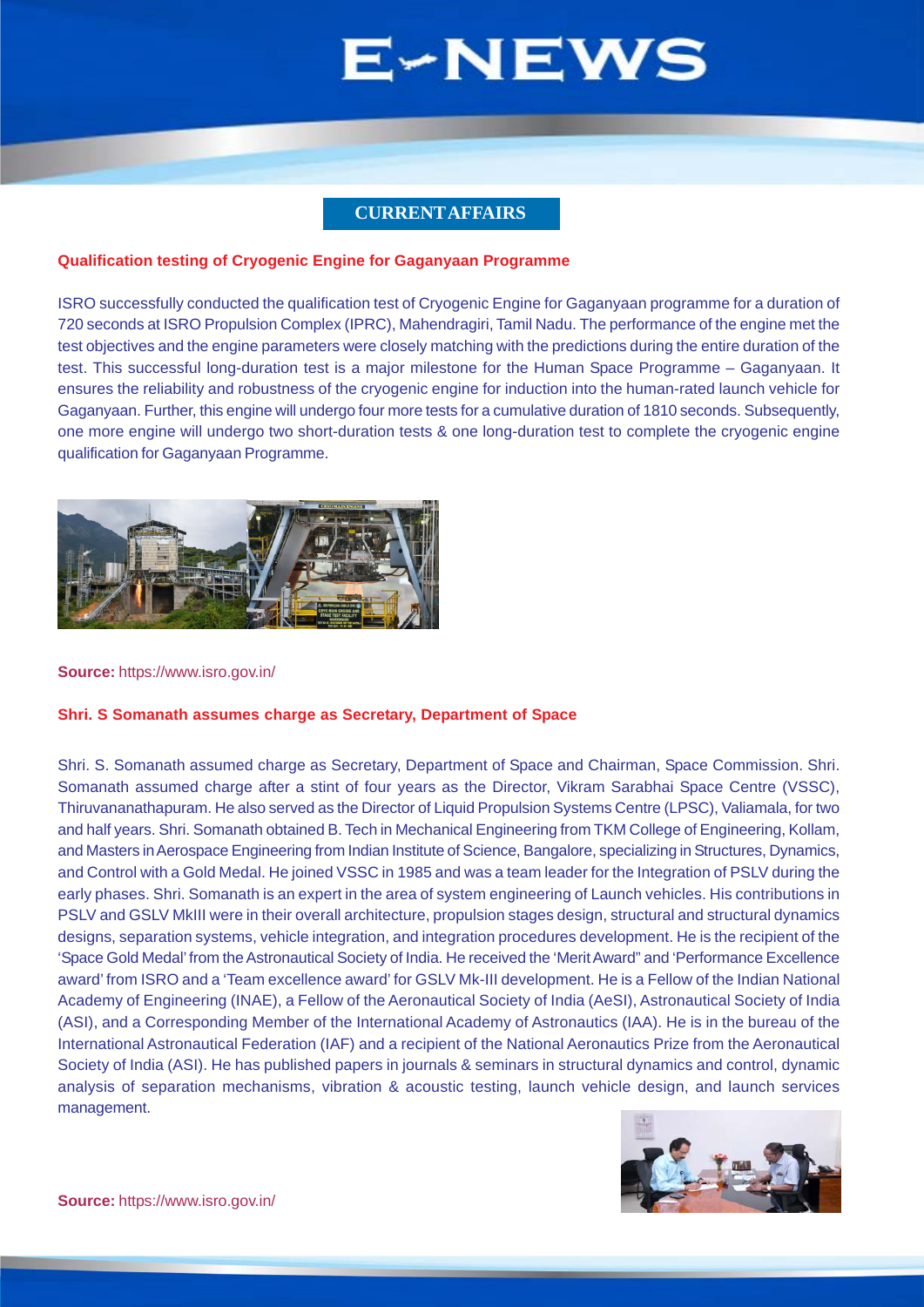#### **Third Arihant class submarine quietly launched in November**

The third of the Arihant-class SSBN (Sub Surface Ballistic Nuclear) submarine code-named S4, was quietly launched some time in the last week of November in Visakhapatnam. Though this was not officially confirmed by the Ministry of Defence or the Indian Navy so far, sources in the navy and Ship Building Centre (SBC) in Visakhapatnam, where India's nuclear submarines are being built, have confirmed it. The soft launch of S4 was first reported by UKbased Janes Defence Weekly, citing satellite imagery sources. The construction, commissioning, testing and status of the SSBNs are directly under the Strategic Forces Command (SFC) or the Strategic Nuclear Command (SNC), which is under the control of the PMO (Prime Minister's Office). Confirming the launch, a senior naval officer said that the launch of a submarine is nothing more than getting the outer hull floated in water. It was in the dry dock area till now and it is now in the water. It is still a long way for sea trials, weapon trials and commissioning, he said. The first of the SSBN pack, INS Arihant (code name S2 was launched amidst much fanfare, when it was launched on July 26, 2009, with Gursharan Kaur, wife of then Prime Minister Manmohan Singh, breaking a coconut on the hull, to mark its launch in Visakhapatnam. S3 undergoing sea trials But it took almost five years, since its launch to undergo its first sea trails some time in December 2014. INS Arihant was finally commissioned by Prime Minister Narendra Modi in August 2016. As per sources, the second in the pack, S3 or INS Arighat is ready and is undergoing advanced sea trials. To complete the nuclear triad (nuclear weapon operability from air, land and sea) India The Heron TP (Image courtesy: Israel Aerospace Industries website) |Representational Image| 10 aims to have at least four SSBNs. It is learnt that S4 is bigger in size, tonnage and capability compared to S2 and S3. Sources say unlike S2 and S3, which can carry four K-4 or 12 K-15 SLBMs (submarine launched ballistic missiles), S4 is being built to accommodate eight K-4 or 24 K-15 SLBMs. The missiles can be launched through vertical tubes, when the submarines are in submerged state. The K-4, developed by DRDO, is tested and cleared for production, is variant of land-based ballistic missile Agni – III, and has a range of about 3,500 km. On the other hand, K-15 is the variant of Shaurya and has a range of 750 to 1,500 km, depending on the size of the warhead.

#### **Source:** https://www.thehindu.com

### **Packed '22 for ISRO with Disha, Trishna, Venus missions; work on Gaganyaan will continue**

ISRO, which has had two lean years, has ahead of it what appears to be a packed 2022 with work on multiple highprofile missions, including the Gaganyaan and Chandrayaan-3 programmes, expected to progress. Aside from the human space (Gaganyaan) and lunar (Chandrayaan-3) missions, the space agency also has its eyes set on three key missions: Disha, a twin-satellite system that will study Earth's aeronomy, the uppermost layer of Earth's atmosphere. Trishna, a joint mission with CNES, the French space agency, meant for accurate mapping of land surface temperatures. And a mission to Venus. While Trishna is scheduled for a 2024 launch, no immediate timeline is available for Disha and the Venus mission. Besides, some work is expected to happen on the NISAR and Xposat missions too. However, in terms of launch missions, Isro may only manage an uncrewed Gaganyaan mission and Chandrayaan-3 other than the regular earth observations, SSLV and commercial satellite missions. According to scientists from Isro, Disha will be implemented by the Physical Research Laboratory. Short for "Disturbed and quiet-type System at High Altitude", it'll involve twin satellites orbiting Earth at an altitude of 450km. "...Three new space science missions are in the pipeline: Disha, the Venus mission and the Isro-CNES joint mission Trishna. Trishna is meant for accurate mapping of land surface temperatures and will be the benchmark for temperature data at best resolution and repeatability globally," Sivan said in his New Year address. Farming, Water Mgt & Land Planning According to CNES, Trishna — Thermal infraRed Imaging Satellite for High-resolution Natural resource Assessment — will acquire imagery of Earth's surface in the thermal infrared with a resolution and revisit frequency never seen before. "Trishna is designed to observe Earth's surface in the thermal infrared domain. Temperature is an indicator of the energy budget of land surfaces — croplands, pastures, forests, urban areas, snow and ice — and yields a wealth of information such as plant water stress and evapotranspiration," CNES' description of Trishna, reads. Today, temperature measurements from space can only be obtained monthly at a resolution of about 100 metres, and daily global measurements are only available at a resolution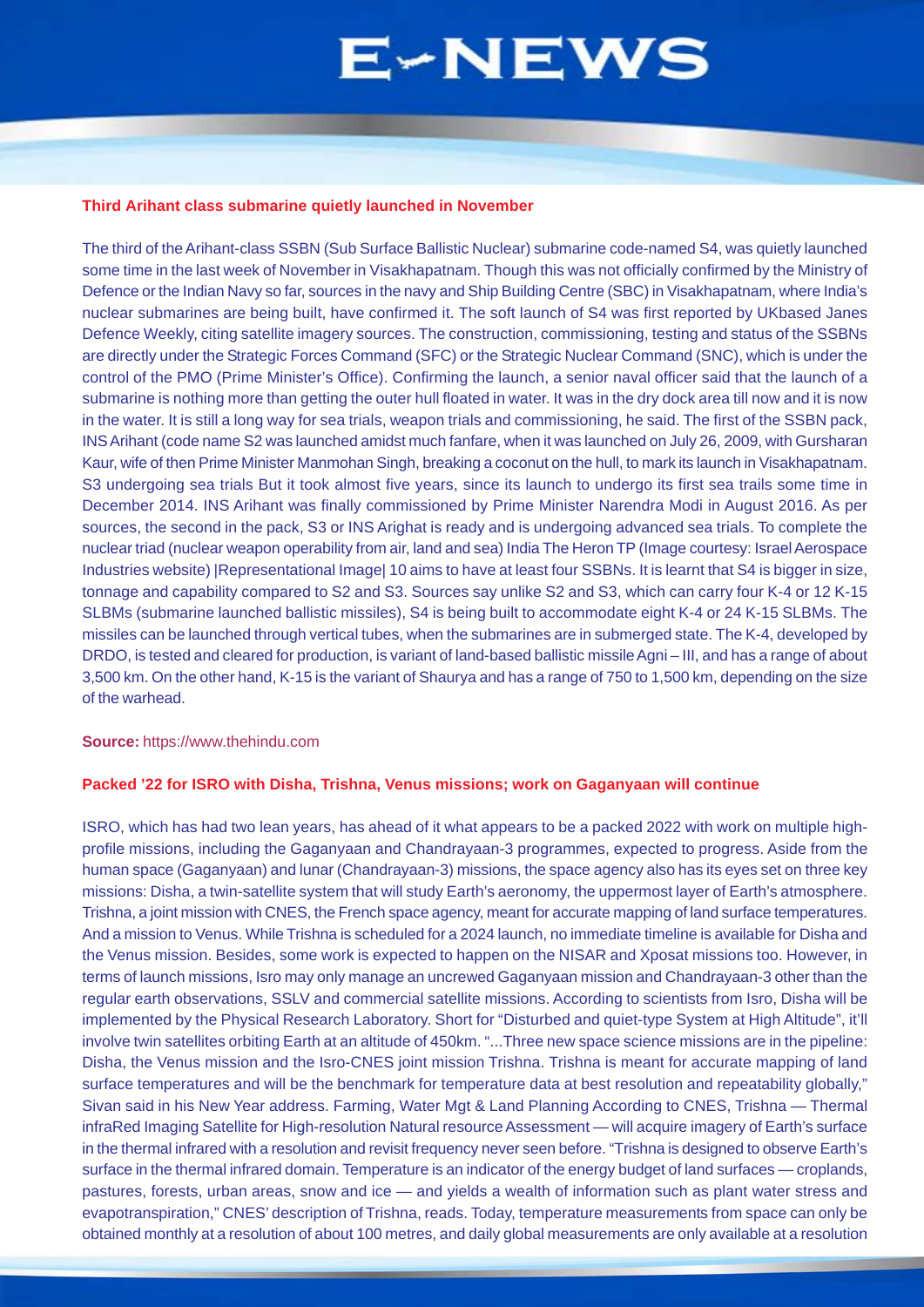of one kilometre, CNES said. Gaganyaan, Chandrayaan-3 & Aditya As reported earlier by TOI, Sivan reiterated that Gaganyaan has completed the design phase and entered the testing phase. "Tests are in progress for human-rated LllO Vikas engine, Cryogenic stage, Crew escape system motors and service module propulsion system. The S200 motor has been realised for ground testing too. Main parachute drop test has also commenced. Astronauts have completed the generic spaceflight training abroad," he said.

**Source:** https://timesofindia.indiatimes.com/

### **Indigenous Aircraft Carrier Vikrant heads out for next round of sea trials**

The Indigenous Aircraft Carrier (IAC) Vikrant has headed out for the next set of sea trials on January 9, shortly after two high-profile visits — that of the President and the VicePresident of India within a span of about two weeks. The maiden sea trials in August 2021 were to establish propulsion, navigational suite and basic operations, while the second sea trial in October-November saw the ship being put through various machinery trials and flight trials. Here, the ship was out for 10 days, proving its sustenance in the very second sortie. Various seamanship evolutions were also successfully cleared during the second sortie. The IAC now sails to undertake complex manoeuvres to establish specific readings of how the ship performs in various conditions. Various sensor suites of the ship too would be tested. Scientists from the Naval Science and Technological Laboratory — a DRDO laboratory based at Visakhapatnam would embark the vessel during the trials, the Navy has said. That the ship was able to carry out basic flying operations from its very first sortie itself is a landmark in Indian warship construction history. Despite surging COVID cases in the country and the resultant challenges, the combined teams from multiple organisations associated with the project, are upbeat and committed to meet the timelines. On successful completion of a series of progressive sea trials, the ship is scheduled to be commissioned as INS Vikrant later this year, as the nation commemorates 'Azadi ka Amrit Mahotsav'. The ship would operate a mix of MiG-29K fighter aircraft and various helicopters, ranging from the Kamov-31 Air Early Warning helicopters, the soon-to-be inducted MH-60R multi-role helicopters and the indigenously developed Advanced Light Helicopter Mk III, the Navy said.

**Source:** https://www.thehindu.com

### **Rafale fighter to join carrier Vikrant for compatibility trials**

As the 40,000-tonne, indigenous aircraft carrier Vikrant sailed out from Kochi harbour on Sunday for the third phase of sea trials, beginning Monday, French aircraft maker Dassault Aviation will fly its Rafale-M fighter jet from the Indian Navy's Shore Based Test Indigenous Aircraft Carrier Vikrant heads out for sea trials from Kochi on January 9, 2022. Photo: Special Arrangement 3 Facility (SBTF) in Goa to demonstrate compatibility and suitability to operate from the carrier's deck. The Rafale-M arrived in Goa last Thursday and the demonstration is expected to go upto February 1, two Defence officials independently said. Boeing will also demonstrate the compatibility of its F/A-18 Super Hornet on the SBTF likely in March, it has been learnt. These trials are part of demonstrations by aircraft manufacturers to showcase the compatibility of their aircraft to fly from Indian Navy's aircraft carriers which use a ski-jump to launch aircraft, one official explained. Both the Rafale-M and F/A-18 are originally designed to operate from carriers with a catapult launch mechanism. The carrier would thus require minor modifications to operate the aircraft, officials said. A government-to-government agreement could be signed based on the aircraft selected to speed up the process, one of the official observed. Boeing has taken a lead in the race having already demonstrated the ability of F/A-18 to take off from a similar shore based facility at Naval Air Station Patuxent river in Maryland, U.S. in December 2020. However, each fighter brings certain advantages while having some limitations. For instance, while the Rafale-M is not a twinseater, its acquisition would mean commonality with the Indian Air Force which will soon complete inducting the 36 Rafale jets contracted in 2016. On the other hand, the F/A-18 is a more widely employed platform with a twin-seater trainer and also has an electronic warfare version which might be of interest to the Navy. There is also the issue of the size of the aircraft and their fit on the carrier and its lifts, which would also be factored in the final evaluation. Urgent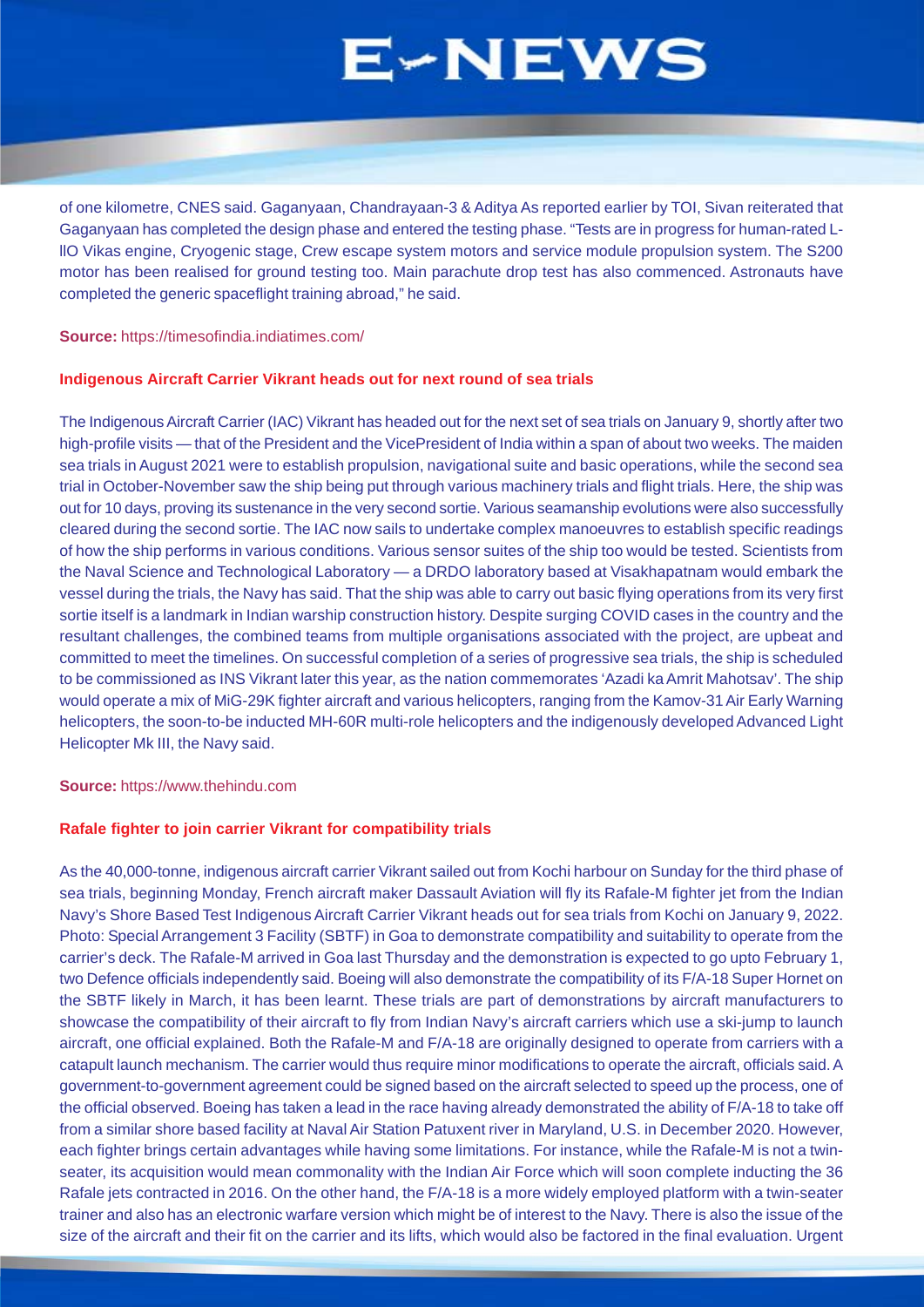<span id="page-4-0"></span>requirement In 2017, the Navy had floated Request For Information (RFI) to procure 57 twin-engine carrier fighters which is now set to downsized to around 26, including few twin-seater trainer variants. The revision is in the backdrop of a new indigenous Twin Engine Carrier Based Deck Fighter (TEBDF) being designed and developed by the Defence Research and Development Organisation (DRDO) and Aeronautical Development Agency (ADA). However, the procurement has now gained urgency as the Navy is short of aircraft to operate from both the carriers. The Vikrant is scheduled to be commissioned this August coinciding with 75 years of Independence, while the aviation trials and operationalisation will go into 2023. INS Vikramaditya, the only carrier in service presently, operates the Mi9-29K aircraft. While 45 aircraft were originally contracted from Russia, their availability has been a major problem and won't fill the requirements of both the carriers, Navy officials stated. According to ADA, the first flight of the under-development, TEBDF is planned in 2026. It is envisaged as a twin-engine medium weight fighter, with an all up weight of 26 tonnes and wing folding and is meant to replace the Mig-29Ks in service, as reported by The Hindu earlier. Phase-3 sea trials The Vikrant had sailed out for maiden trails in August 2021 and Phase-2 trials in October of that year. According to the Navy, in the current phase of sea trials, the carrier will "undertake complex manoeuvres to establish specific readings of how the ship performs in various conditions." Scientists from the Naval Science and Technological Laboratory, a DRDO laboratory based at Visakhapatnam would also be on board during the trials, the Navy said. "In addition, various sensor suites of the ship would also be tested."

### **Source:** https://www.thehindu.com

### **'Light Combat Aircraft MK-1A to take flight in June'**

Hindustan Aeronautics Limited (HAL) expects to deliver all Light Combat Aircraft (LCA) Tejas in the Final Operational Clearance (FOC) variant to the Indian Air Force (IAF) in 2022 while the LCA MK-1A, with specific enhancements, will take flight by middle of this year, said R. Madhavan, Chief Managing Director, HAL. "We will be attempting at least 6- 8 aircraft (LCA) this year. All 10 aircraft are already ready, there are some systems to be delivered from Israel. If that happens in time, we can deliver all 10," Mr. Madhavan told The Hindu talking of the hectic calendar HAL has for this year. "By June this year we should start flying the LCA MK-1A configuration. Once flying starts, we have about 20 to 24 months of testing. Once that is done, we will be ready for deliveries as expected." Last February the Defence Ministry had signed a Rs.48,000 crore deal with HAL to supply 83 LCA MK-1A to the IAF. HAL will be delivering the first three aircraft in 2024 and 16 aircraft per year for subsequent five years, the Defence Ministry had stated earlier. We will start manufacturing activities parallel with the testing, Mr. Madhavan said on LCA MK-1A schedule. With COVID-19 cases surging again, there could be some delay if the work schedule is disrupted. To ramp up production, HAL has already set up two additional assembly lines. Stating that all three LCA assembly lines are operational now. Mr. Madhavan said the back end of the lines is what they are finishing now including supply of sub-assemblies by vendors. LCA-MK2 roll out by year end or early 2023 The design for LCA MK-2, a much bigger aircraft, has been frozen and some of the manufacturing activities have started. Hopefully by this year end or early 2023 we should have the first roll out of the aircraft, and one year after that it will be taking to the skies, Mr. Madhavan said. "We are targeting early 2023 but we should be able to do it slightly early." The LCA MK-2 features enhanced range and endurance including Onboard Oxygen Generation System (OBOGS), which is being integrated for the first time. Heavy stand off weapons of the class of Scalp, Crystal Maze and Spice-2000 will also be integrated on the MK-2. The MK-2 will be a heavier and much more capable aircraft than the current LCA variants with the aircraft 1350mm longer, featuring canards and can carry a payload of 6,500 kg compared to 3,500 kg by the LCA. IAF had earlier placed orders for 20 IOC (Initial Operational Configuration) standard aircraft and 20 FOC standard aircraft including eight twin seater trainers. The First LCA squadron with IOC aircraft is complete and the second squadron with FOC has also been operationalised. Once the FOC aircraft are delivered, the twin seater aircraft would be the balance from this order. The HAL is also expecting the formal contract from the Services for the Light Combat Helicopter (LCH) which was formally handed over to the IAF by Prime Minister Narendra Modi at an event in Jhansi in November. The manufacture of the Light Utility Helicopter (LUH), which has received the Initial Operational Clearance, is also in advanced stages with HAL's new facility in Tumkur set to be Taking flight: HAL will try to deliver all 10 Light Combat Aircraft (LCA) Tejas aircraft by this year. File | Photo Credit: The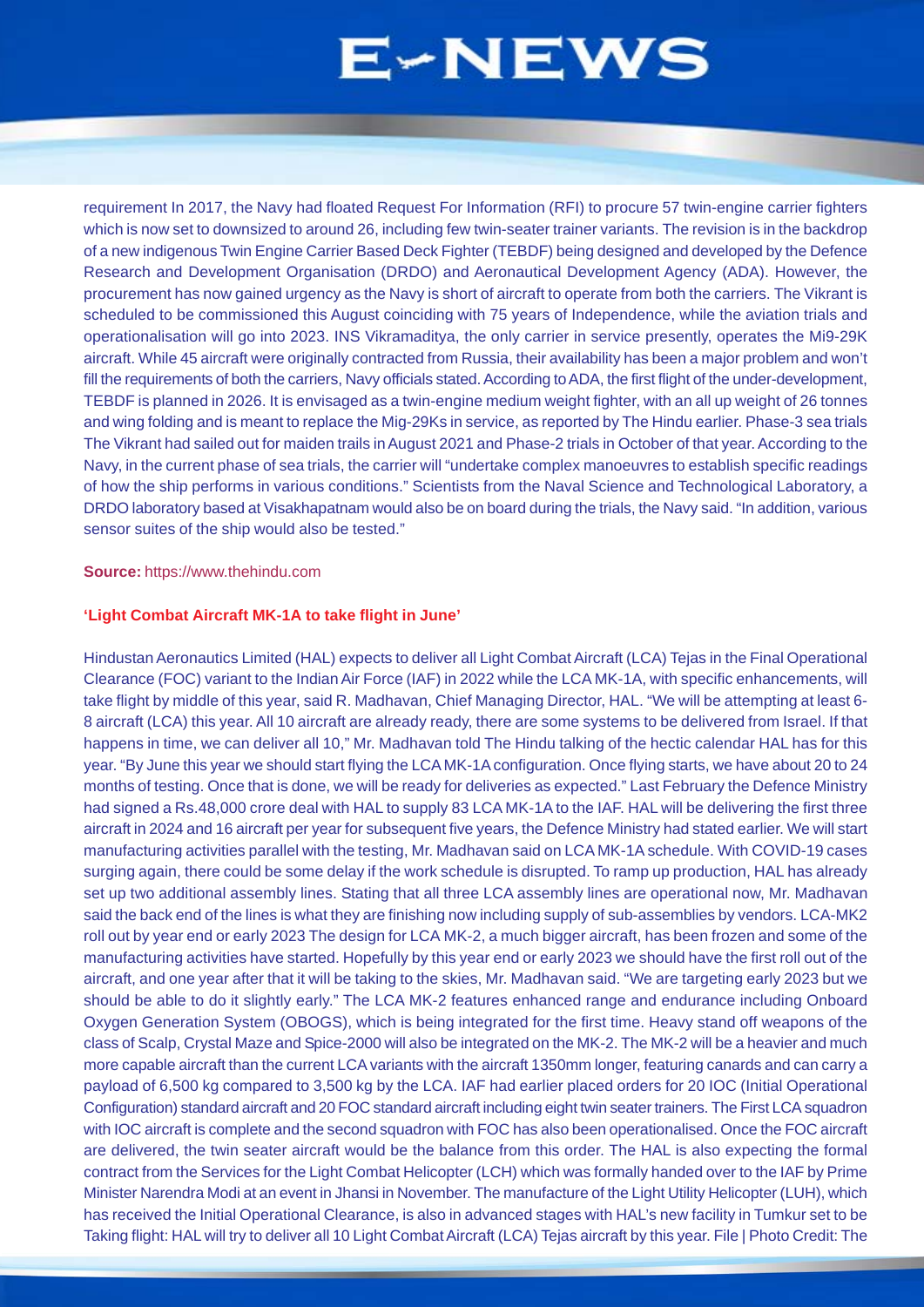Hindu 5 ready by March. The government recently informed in Parliament that four Limited Series Production (LSP) LUH would be manufactured by 2022-23 and eight LSP LUHs by 2023-24.

**Source:** https://www.thehindu.com/

### **The Light Combat Aircraft programme**

The story so far: According to the Chief Managing Director of Hindustan Aeronautics Limited (HAL), R Madhavan, HAL expects to deliver all Final Operational Clearance (FOC) variant aircraft to the Indian Air Force (IAF) in 2022 pending some systems from Israel, while the LCAMK1A is expected to take flight in June this year. There is another 20 to 24 months of testing after which deliveries would begin with manufacturing activities going parallel to the testing. The Light Combat Aircraft (LCA)-Tejas was conceptualised in the year 1984. Since the first flight of the LCA technology demonstrator in January 2001, the indigenous single engine 4.5 generation multi-role fighter jet christened as 'Tejas' by then Prime Minister Atal Bihari Vajpayee in May 2003, has come a long way both in terms of the maturity of the platform as well as the overall aircraft development programme despite repeated delays and cost overuns. In all, 123 LCA aircraft of various configurations are on order so far. What is the status of the LCA programme? Two decades since the first flight, in February 2021, the Defence Ministry signed a Rs.48,000 crore deal with HAL to supply 83 LCA-Mk1A to the IAF. This includes 73 LCA Tejas Mk-1A fighter aircraft and 10 LCA Mk-1 trainer aircraft at the cost of Rs.45,696 crore along with design and development of infrastructure sanctions worth Rs.1,202 crore. The MK-1A will have over 40 modifications over the MK1 variant including some major ones like a new Electronic Warfare system, Advanced Electronically Scanning Array (AESA) radar, Beyond Visual Range (BVR) missiles and network warfare system including Software Defined Radio (SDR). LCA achieved Initial Operation Clearance (IOC) in December 2013 and FOC in February 2019. The IAF had earlier signed two contracts with HAL, for 20 IOC configuration aircraft including four IOC trainers on March 31, 2006 and for 20 FOC configuration aircraft including four FOC trainers on December 23, 2010. Both the deliveries have been delayed due to delays in the certification process. The first IOC fighter aircraft was delivered in 2016 and the first LCA squadron No. 45 "Flying Daggers" in the IAF was formed in July 2016 with two aircraft. The first squadron is now complete and the second LCA squadron No. 18 'Flying Bullets' was operationalised in May 2020. What is the cost of the LCA development programme? The Government had originally sanctioned Rs.2,188 crore for Full Scale Engineering Development (FSED) —Phase-I programme to design and develop two Technology Demonstrators (TDs), and Rs.5,777.56 crore for FSED —Phase-II Programme. The objectives of Phase-II are fabrication of three Prototype Vehicles (PVs), establishment of production facility at HAL for production of eight aircraft per year and manufacturing and delivery of eight Limited Series Production (LSP) aircraft. To the skies: Final Operational Clearance version of LCA Tejas Mk-1 which the Indian Air Force added to its armoury in 2020. 4 On the overall project cost, the Government informed Parliament in March 2020 that a total of Rs.11,096 crore has been spent till date on the indigenous LCA and the Kaveri jet engine (now shelved) development programmes. Of the total amount, Rs.9,063.96 crore was spent on LCA and Rs.2,032 crore on the Kaveri Engine. What is the way forward? As per the contract, HAL has to deliver the first three MK1A aircraft to IAF in 2024 followed by 16 aircraft per year for the next five years, according to the Defence Ministry. To ramp up production, HAL has already set up two additional assembly lines which are operational. Some back end activities are also being finished at the moment, according to HAL. The indigenous content in LCA is currently about 52% and HAL said it is looking at ways to increase it to 65%. In addition, the LCA-MK2, a larger aircraft with a more capable engine is expected to roll out by year end or early 2023 following which it would take a year for its first flight. The LCA-MK2 brings significant capability enhancement to the LCA programme featuring new technologies, ability to carry heavy stand off weapons like Scalp, Crystal Maze and Spice-2000. It can also carry significantly higher payload, 6,500kg compared to 3,500kg by the LCA. An ambitious fifth generation fighter aircraft Advanced Medium Combat Aircraft (AMCA), and a new Twin Engine Deck Based Fighter (TEDBF) to operate from the Navy's aircraft carriers are being developed by the Defence Research and Development Organisation (DRDO) and Aeronautical Development Agency (ADA). The AMCA is envisaged as a 25 tonne aircraft with internal carriage of 1,500kg of payload and 5,500kg external payload with 6,500kg of internal fuel with the roll out planned in 2024 and first flight planned in 2025, according to ADA officials. The TEDBF is being designed based on lessons learnt from the Naval LCA programme and the first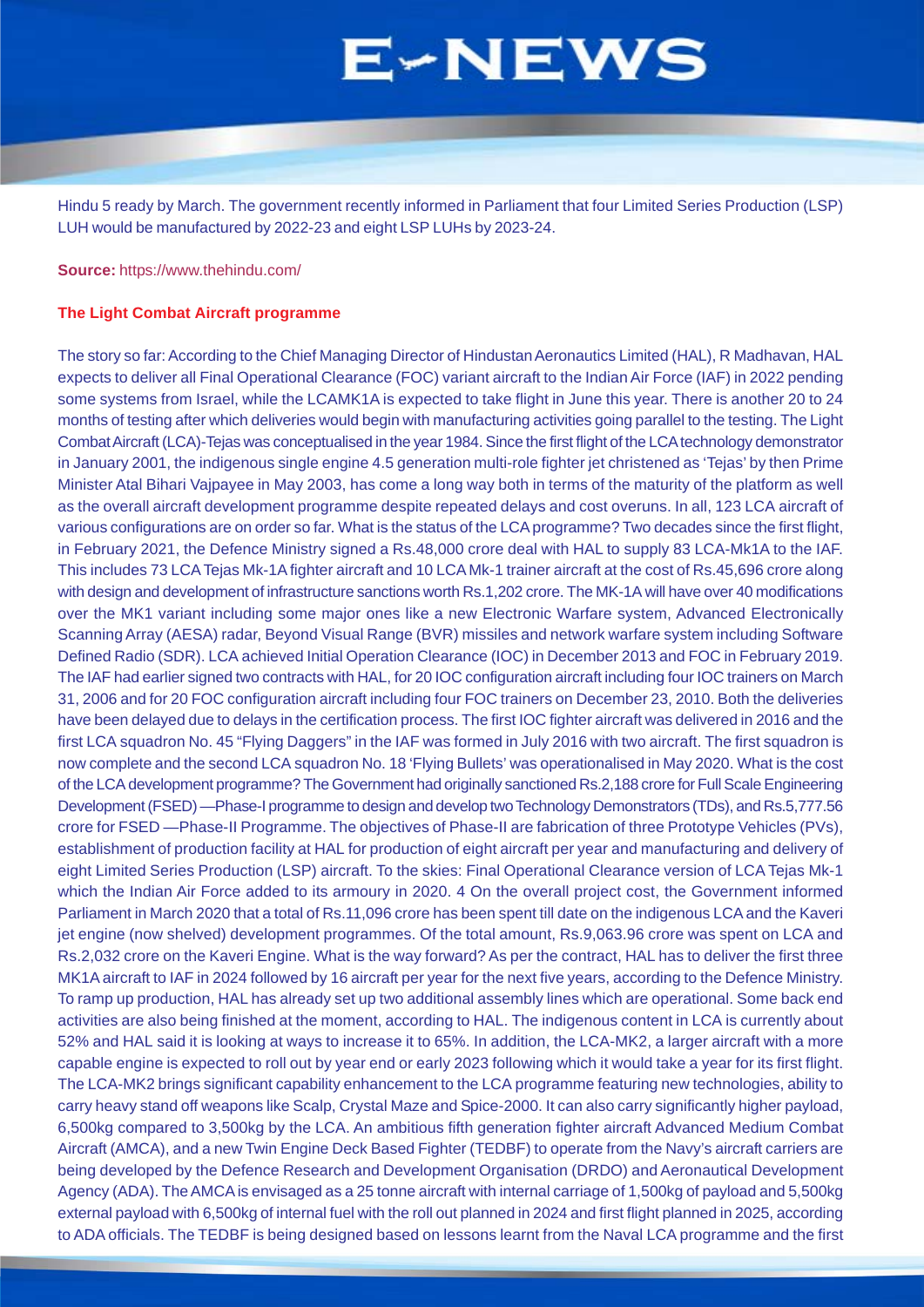flight is planned in 2026. In addition to supplying to the IAF, HAL is aggressively pitching its helicopters and Tejas to countries in South East Asia and West Asia and LCA is in the contest in Malaysia. Stating that the price is competitive, Mr. Madhavan had earlier stated that each LCA MK1A jet would cost Rs.309 crore.

#### **Source:** https://www.thehindu.com

### **Indian Army celebrates 74th Army Day**

The Indian Army celebrated its 74th Army Day. Every year, 15 January is commemorated as "Army Day" to remember the occasion when General (later Field Marshal) KM Cariappa took over the command of the Indian Army from General Sir FRR Bucher, the last British Commanderin-Chief in 1949 and became the first Indian Commander-in-Chief of Independent India. The Indian Army's theme for the year 2022, "In Stride with the Future", is an acknowledgement of the increasingly critical role played by niche and disruptive technologies in modern warfare. The Indian Army confronts a plethora of security challenges, conventional and non-traditional, and is looking at Artificial Intelligence (AI), 5G, Robotics and Quantum Technology to find innovative solutions to these emerging challenges. The Army Day celebrations commenced with the Wreath Laying ceremony at the National War Memorial where the three Service Chiefs paid homage to the bravehearts. In his message to all ranks of the Indian Army, the Chief of the Army Staff, General MM Naravane saluted the supreme sacrifice of all personnel who laid down their lives in the line of duty, reiterating his unstinted support to the Veer Naris and Next of Kin of the fallen soldiers. He assured the Nation that the Indian Army was operationally ready to deal with any adverse situation. The Chief of the Army Staff reviewed the Army Day Parade at the Cariappa Parade Ground, Delhi Cantonment and awarded 15 Sena Medals (including five posthumously) for individual acts of gallantry and 23 COAS Unit Citations to units for their commendable performance. The Army Day Parade this year showcased the evolution of various weapon systems held in the Indian Army's inventory. New and modern weapon systems and platforms were displayed alongside their old counterparts. Centurion tanks were followed by Arjun Main Battle Tanks and TOPAS was succeeded by the BMP-II. Similarly pairs of the 75/24 Indian Field Gun and Dhanush, PMP/PMS and Sarvatra bridges and Tiger Cat & Akash Surface to Air Missiles were also on display. The parade also included International Sports awardees and seven marching contingents, including mounted horse cavalry. A song titled 'Maati', sung by famed singer Hariharan, dedicated to the Army and the Nation, was exclusively released during the event. The Indian Army also unveiled the latest pattern of its combat dress during the parade.

#### **Source:** https://pib.gov.in/

#### **Year of hectic activity for Hyderabad-based DRDO labs**

It has been a year of an unusual spree of missile launches, testing of new weapon and defence systems by the Defence Research and Development Organisation (DRDO) labs, most of which are established here. Testing centres at Balasore, offshore site at the Kalam island, Jaisalmer and Pokhran in Rajasthan and others became a beehive of activity when at least a dozen new age advanced weapon systems for the armed forces underwent trials before the induction. Senior officials, requesting anonymity, explained that the missile launches and testing of other weapon systems were meticulously planned despite the cascading effect of COVID-induced lockdown in 2020. Though defence lab works were in full swing with protocols in place, field trials which involved coordination among different agencies, movement of equipment and the likes, made it an assembly line of trial launches. A.P.J. Abdul Kalam Missile Complex, housing Research Centre Imarat (RCI), Defence Research and Development Laboratory (DRDL) and the Advanced Systems Laboratory (ASL) has had a key role in almost all trials as scientists tested for advanced radars, avionics, algorithms, integrated software, rocket motors, propulsion systems and so on. Top of the pops is new generation nuclear-capable ballistic surface to surface 'Agni P' missile which was successfully flight tested twice. Another significant one is the quasi-ballistic surface to surface tactical new generation 'Pralay' - which too achieved twin success, they said. Defence Minister Rajnath Singh handed over MRSAM - Medium Range Surface to Air Missile System to Indian Air Force (IAF). It is an advanced network centric combat air defence system developed jointly with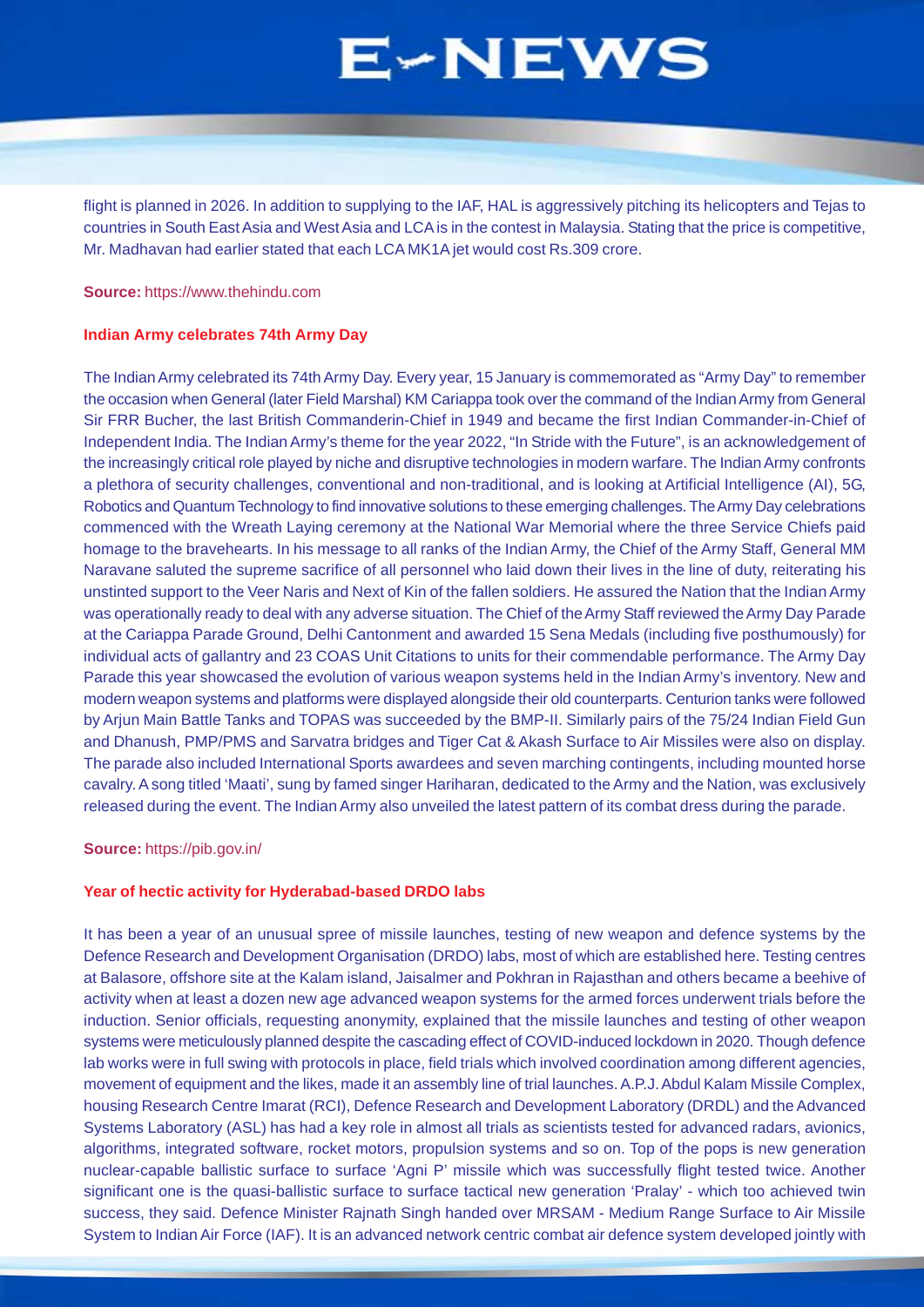<span id="page-7-0"></span>Israel Aerospace Industries (IAI); Long Range Surface to Air Missiles (LRSAM) - final production batch was flagged off for Indian Navy, also developed with IAI to tackle targets like fighter aircraft and cruise missiles. HELINA - Helicopter launched Nag missile (for army) and Dhruvastra ( forIAF) missile are third generation, Lock On Before Launch (LOBL) fire and forget Anti-Tank Guided Missiles to engage targets both in direct hit mode and top attack mode underwent trials. Indigenously developed low weight, fire and forget Man Portable Antitank Guided Missile (MPATGM) with miniaturized infrared imaging seeker and advanced avionics was test fired so was vertical launch Defence Research and Development Organisation (DRDO) successfully flight test a New Generation Nuclear Capable Ballistic Missile 'Agni P' from Dr APJ Abdul Kalam island. File | Photo Credit: PTI 2 of Short-Range Surface to Air Missile (VL-SRSAM) for Indian Navy to neutralize threats at close ranges like sea-skimming targets. Indigenously developed low weight, fire and forget Man Portable Antitank Guided Missile (MPATGM) with miniaturized infrared imaging seeker and advanced avionics was test fired so was the vertical launch of Short-Range Surface to Air Missile (VL-SRSAM) for the Indian Navy to neutralize threats at close ranges including sea-skimming targets. Air version of BrahMos supersonic missile was successfully test fired from fighter aircraft Sukhoi 30 MK-I as also the supersonic cruise missile assisted torpedo system. Flight trial of new generation surface to air Akash missile was conducted from a land-based platform for the air defence capability of IAF against fast targets. Another one 'Akash Prime' was successfully flight tested with an indigenous active Radio Frequency (RF) seeker for improved accuracy. Two flight tests of indigenously-developed smart anti-airfield weapon was carried with IAF where satellite navigation and electro optical sensors were successfully tested for the first time. Another important development was flight test of Solid Fuel Ducted Ramjet (SFDR) for development of long-range air-to-air missiles, they said. Finished products like 'Shakti', an advanced electronic warfare system was handed over to Indian Navy by Prime Minister Narendra Modi. Incidentally, DRDO Young Scientist Lab - Assymetric Technologies (DYSL-AT), the brainchild of the PM and also located here, had successfully demonstrated the drone swarm tech last year, senior officials added.

#### **Source:** https://www.thehindu.com/

### **BrahMos supersonic cruise missile, with enhanced capability, successfully test-fired off Odisha coast**

BrahMos supersonic cruise missile, with increased indigenous content and improved performance, was successfully test-fired from Integrated Test Range, Chandipur off the coast of Odisha at 1030 hrs on January 20, 2022. The launch was conducted by Brahmos Aerospace in close coordination with the teams of Defence Research and Development Organisation (DRDO). In this text-book flight, the missile followed the predicted trajectory meeting all mission objectives. The flight test is a major milestone in the way forward for BrahMos programme. The highly manouverable missile cruised at supersonic speed for its maximum range and all mission objectives were met. The missile was equipped with the advanced indigenous technologies and followed a modified optimal trajectory for enhanced efficiency and improved performance. The missile with the modified control system has been fine tuned to achieve an enhanced capability. This flight test was monitored by all the sensors of the range instrumentation including telemetry, radar and electrooptical tracking systems deployed across the eastern coast and the down range ships. Teams from DRDO and NPOM, Russia participated in the test. BrahMos Aerospace, the joint venture between DRDO and NPOM, Russia, has been continuously upgrading the powerful, highly versatile BrahMos to increase its effectiveness and lethality against sea and land targets. BrahMos is the potent missile weapon system already inducted into the Armed Forces. Raksha Mantri Shri Rajnath Singh has complimented the Brahmos, DRDO teams and industry for the successful flight test. Secretary, Department of Defence R&D and Chairman DRDO Dr G Satheesh Reddy appreciated the scientists and engineers for continuously putting efforts to maximise the weapon systems efficiency and more focus on indigenous content. Director General, BrahMos Shri Atul D Rane congratulated the joint teams of NPOM, Russia and DRDO teams involved in the test.

### **Source:** https://pib.gov.in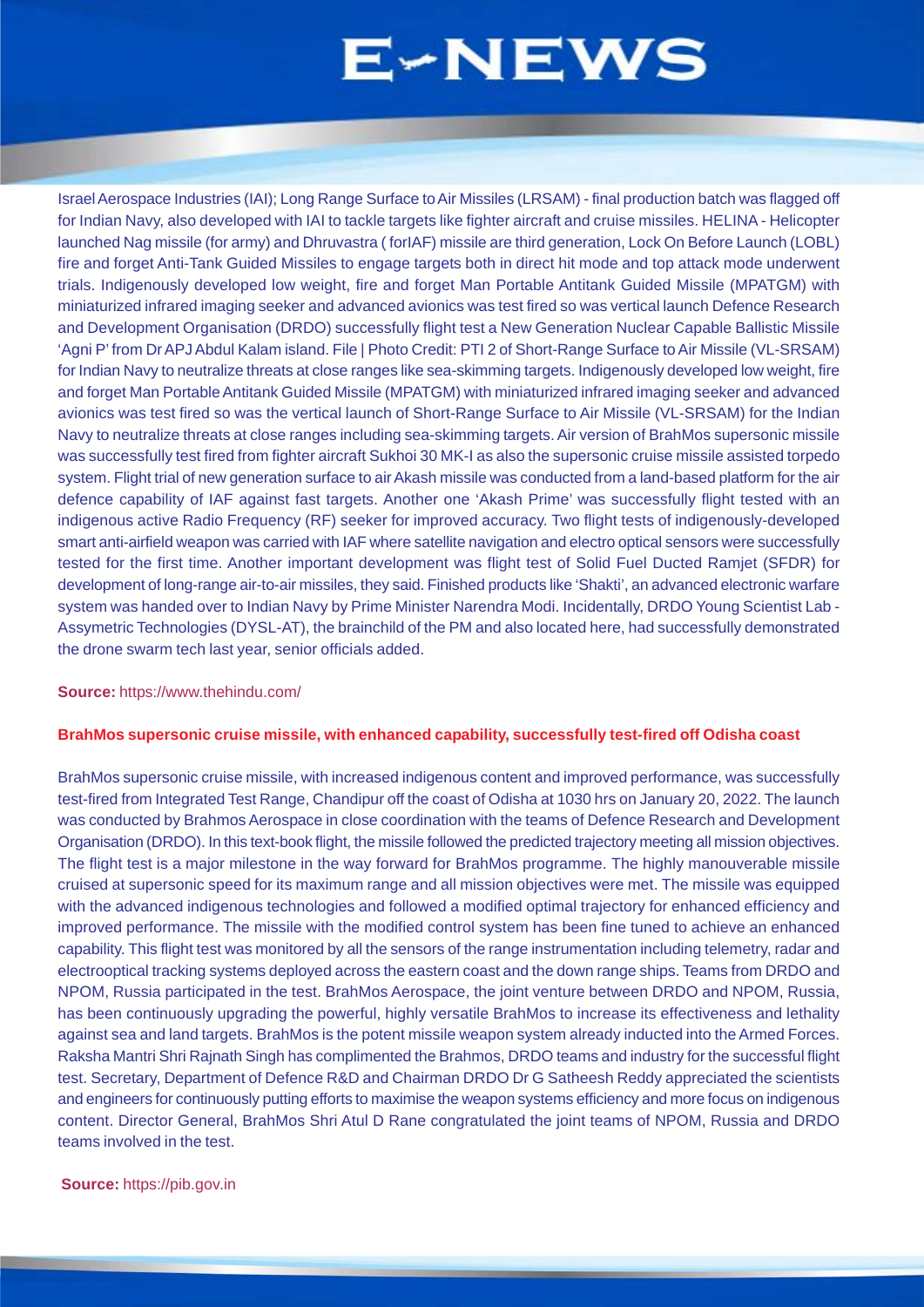### **Stalled by Covid curbs, ISRO now goes on fast-track, to launch 5 satellites in 3 months**

Indian Space Research Organisation (Isro), under its new chairman S Somanath, is gearing up to accelerate space activities, which were till now paralysed for several months due to Covid-triggered restrictions.In the next three months, Isro is targeting to launch five satellite missions involving three rocket launches, which also include the maiden launch of India's first newly-developed small satellite launch vehicle (SSLV or mini-PSLV) targeted at scaling up launches of small-sized commercial satellites. While giving the timelines of the new launches to space minister Jitendra Singh in Delhi on Tuesday, the Isro chairman mentioned a RISAT-1A satellite launch with PSLV C5-2 rocket scheduled for February, OCEANSAT-3, INS2B and ANAND satellite launches by PSLV C-53 in March and SSLV-D1 launching a microSAT in April. This year, Isro also has the distinction of launching Gsat21, the first fully-funded satellite of New Space India Ltd (NSIL) that will be owned and operated by the public sector undertaking. This communication satellite will meet direct to home (DTH) application needs of the country. While Risat-1A is a remote sensing satellite that will boost the country's border security, Oceansat-3 is a ocean-observation satellite and INS2B is a satellite belonging to Bhutan developed by a group of Bhutanese engineers trained by Isro. ANAND satellite is the first satellite of Indian startup Pixxel and will become part of Pixxel's Firefly fleet of earth observation satellites, which will help detect, monitor and predict global phenomena in real-time. MicroSAT to be launched by India's first SSLV will be an experimental imaging satellite. Somanath also updated Jitendra Singh about the status of the Gaganyaan programme and said there had been a delay in timeline because of Covid and other constraints "but now things have again fallen back on track and all the systems needed for the first unmanned mission are getting realised", a statement from the Department of Space said. Before the final manned mission in 2023, Isro is planning to launch two unmanned missions, the second one will carry a 'vyommitra (humanoid)', before the final mission involving two or three gagannauts to space for seven days. The minister was also informed that gagannauts have successfully undergone generic space flight training in Russia and now a dedicated ad-hoc centre has also been established at Bengaluru New ISRO chairman S Somanath updates space minister Jitendra Singh on missions to be launched this year, in New Delhi on Tuesday 22 for a specific training for the mission. The preparations for the human mission, said the Isro chairman, involve in-flight demonstration of the crew escape system functioning in lower atmosphere (less than 10km). The exercise recovery of the crew module after impacting in the sea is also being worked out.

**Source:** https://timesofindia.indiatimes.com

### **ISRO announces opportunities for proposals for 12th cycle of Astrosat observations**

The Indian Space Research Organisation (Isro) is soliciting proposals for the twelfth cycle of observations to be made by Astrosat, India's first space-based telescope, through its latest Announcement of Opportunities (AO). This announcement is open to Indian scientists and researchers residing and working at institutes, universities, colleges in India for 55% of time and to Non-Indian scientists and researchers, NRIs, working at space agencies, institutes, universities, colleges around the globe for 20% time, who are involved in research in the area of astronomy and are equipped to submit proposals as Principal Investigators (PIs). The applicants must be equipped to submit proposals as PIs for specific target observations with necessary scientific and technical justification and can analyse the data, if the target is observed based on approvals, Isro said, adding that in the twelfth cycle, "55% of observing time is available for Indian proposals and 20% of observing time is for International proposals" and that the rest of the time in this cycle is allotted for calibration, targets of opportunity and the "AstroSat long term key proposals (ALTKP). AstroSat is the first dedicated Indian astronomy mission aimed at studying celestial sources in X-ray and UV spectral bands simultaneously. The satellite is at 650km near-equatorial orbit with six-degree orbital inclination. AstroSat completed six years in orbit at the end of September 2021 and currently the eleventh cycle proposals are being executed. And, observations for the twelfth cycle will be carried out between October, 2022 to September 2023. "A significant amount of AstroSat's observing time is made available to PIs of proposals, both Indian and International. The observations will be planned as per mission scheduling. The PI will be informed, after the completion of successful observation for the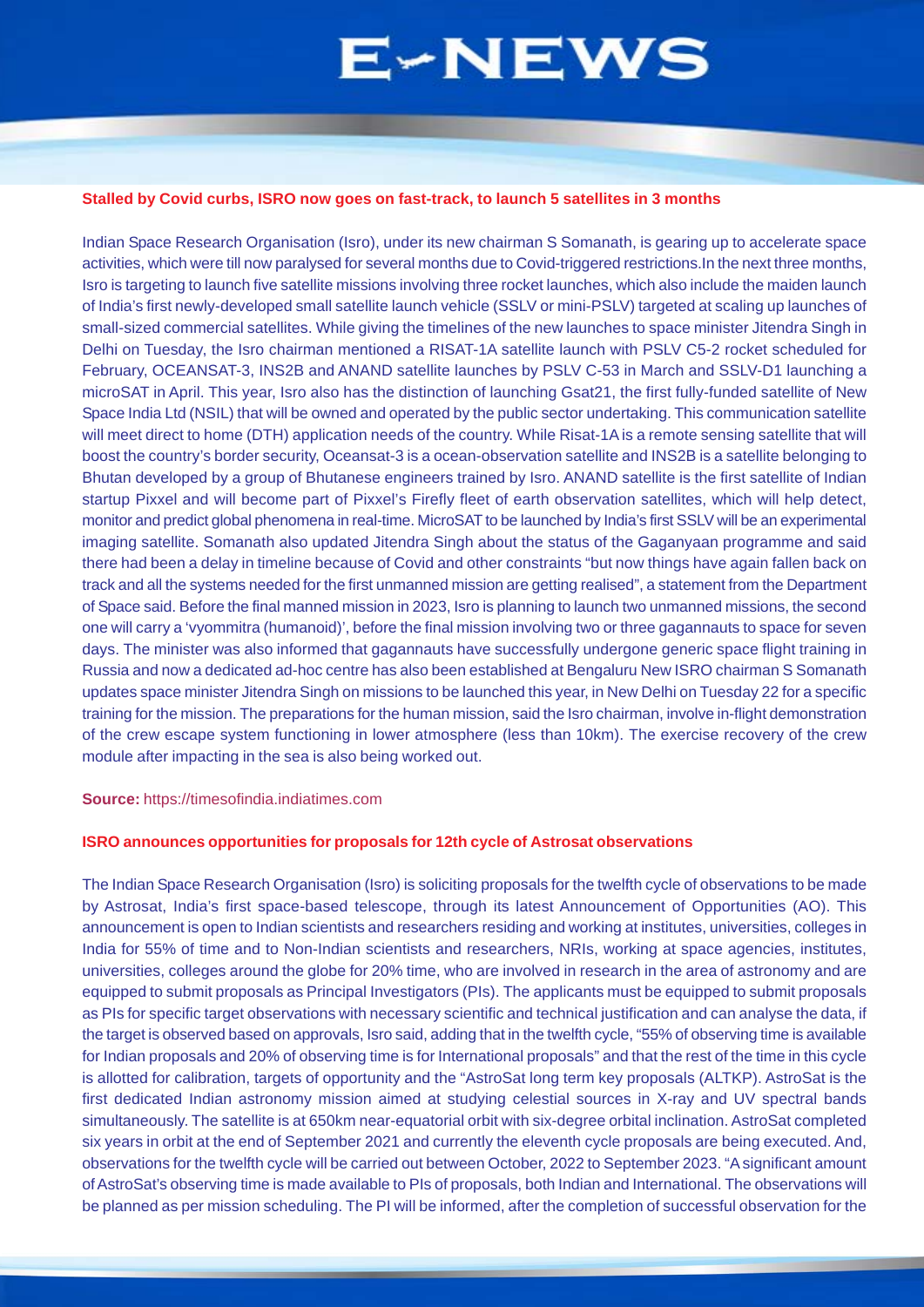<span id="page-9-0"></span>downloading of processed Level-1 data," Isro said. The space agency added that after the 12-month proprietary period, the archived data will be open to registered users and will be publicly available.

**Source:** https://timesofindia.indiatimes.com/

### **TECHNOLOGY**

#### **Indigenous Intermediate Jet Trainer completes six-turn spins**

Defence PSU Hindustan Aeronautics Limited (HAL) on Thursday said that the Intermediate Jet Trainer (IJT), designed and developed by it for stage–II training of Indian Air Force (IAF) pilots has successfully demonstrated the capability to carry out six-turn spins. The aircraft was piloted by Gp Capt (retd) HV Thakur and Gp Capt (retd) A Menon. HAL CMD R Madhavan said: "Given the right resources and backing, HAL is capable of designing products that can meet any requirement of Indian armed forces." Mr Arup Chatterjee, director (engineering and R&D) added that by demonstrating its capability to have six turn spins on both sides the IJT has achieved a major milestone. "The success can be attributed to the synergy between designers, flight operations and certifying agencies," he said, adding that with the completion of spin certification of HTT-40 and the progress achieved in IJT, HAL will soon have the state-of-the-art trainers for stage I and II training of IAF pilots. The IJT, which was conceived by HAL as a replacement to the ageing Kirans of IAF fleet, had completed demonstration of its capabilities in terms of altitude and speed envelope, load factor, satisfactory stall characteristics and limited armament capability as required by IAF, earlier. "...The only pending task was spin testing. During the course of spin testing, in 2016, the aircraft departed from a controlled flight which brought the programme to a temporary halt. However, The meeting was held under the chairmanship of Army Chief General MM Naravane who has currently been appointed as the acting chairman of COSC by defence minister Rajnath Singh. (PTI/File Photo) 5 HAL decided to proceed further using its internal resources to complete the critical Spin testing," HAL said in a statement. The PSU added that the capability to enter and recover from spin is a necessity for a trainer aircraft in order to familiarise the trainee pilot to recognise departure from controlled flight and the actions required to recover from such situations. "Achieving satisfactory characteristics during spin and an assured recovery from spin form a part of very crucial flight tests due to its unpredictability. The spin flight testing is inherently a high-risk maneuver and therefore progresses incrementally turn by turn. Due to the complex interplay of aerodynamic and inertia forces, the motion of the aircraft in spin is unpredictable and flight testing is the only way to assess the acceptability or otherwise of its characteristics," HAL added. Pointing out that spin flights are carried out in good weather conditions with a team of designers, flight test engineers and safety pilots monitoring various parameters during the flight, HAL said, it was, therefore, time-consuming. "Several flight tests are required to be carried out before six-turn spin flights are undertaken as well as a number of flights are further required before full spin certification is achieved," it added. Subsequent to the temporary halting of flight tests in 2016, HAL undertook major modifications like shifting the vertical tail aft on the airframe and increasing the rudder area and flight testing resumed in April 2019. These modifications entailed the use of a new Anti-Spin Parachute system (ASPS) which is mandated for the safety of the aircraft and test crew during spin flight testing. The new ASPS was integrated into the aircraft in July 2020 and the successful streaming of the parachutes were demonstrated in September 2020. HAL commenced the stall and spin testing of the IJT in its new modified configuration in November 2020.

**Source:** https://timesofindia.indiatimes.com

### **Gaganyaan crew will have 2 landing choices: ISRO expert**

The country's maiden manned mission to space, Gaganyaan, which is targeted to send two-three gagannauts to space for seven days, is set to have two landing site choices, a senior Isro official handling the mission said. The crew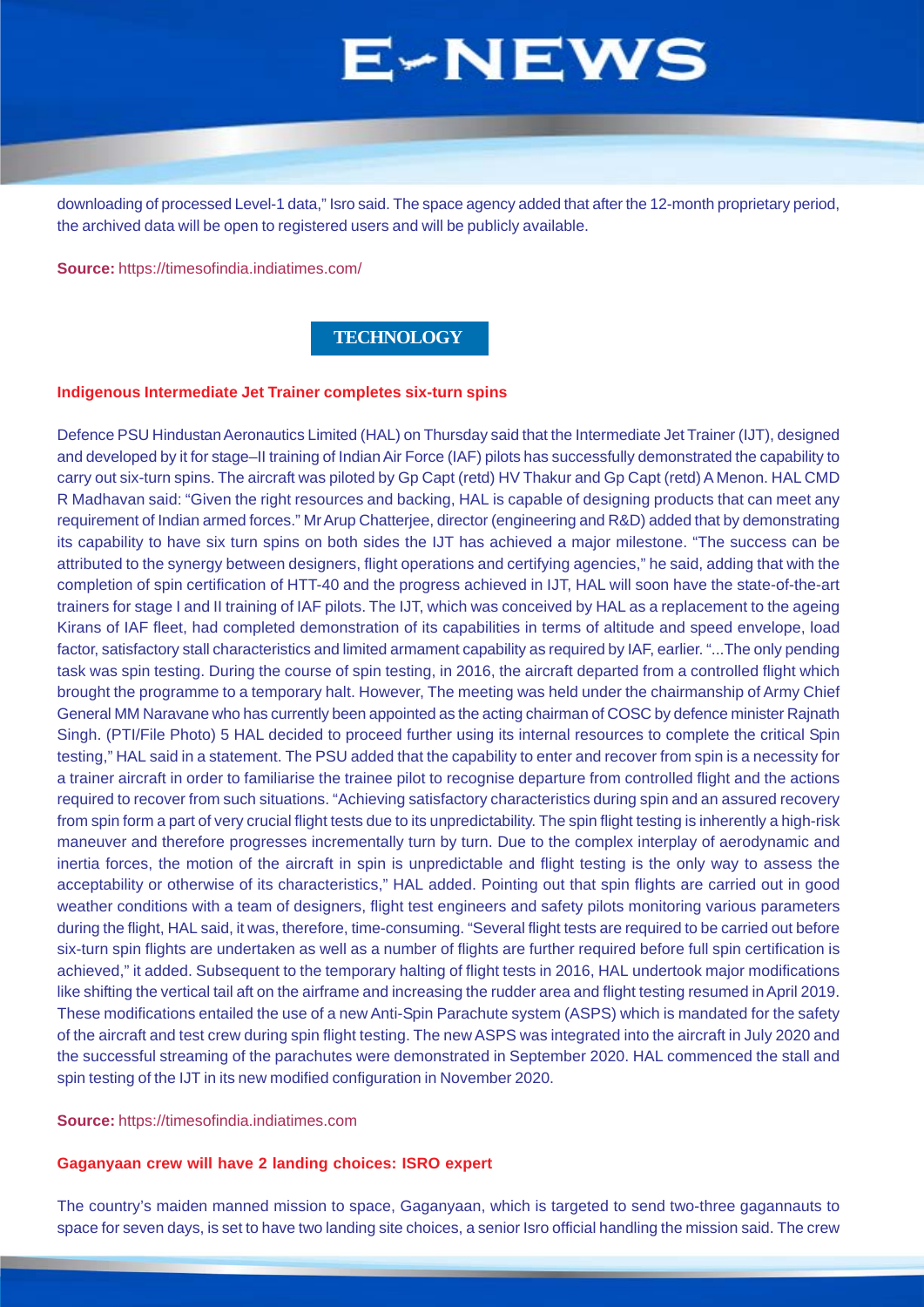<span id="page-10-0"></span>module will be splashing down near the Indian coast in 2023 after it returns from the week-long mission, and the Arabian Sea, which is comparatively calmer, is the primary choice though the Bay of Bengal is also being considered as a backup option, wrote Dr Unnikrishnan Nair S, director, Human Space Flight Centre (HSFC), ISRO, Bengaluru, in an article 'Indian Human Space Mission' in a publication. While in orbit, the orbital module (OM) will be orbiting the Earth with a velocity of about 7,800 metre/second. The crew module, a habitat of astronauts, has an ablative thermal protection system (TPS) to protect it during the intense aerodynamic heating during the flight, Nair wrote. The orbital module will be launched by a human-rated GSLV MK-III vehicle. For Gaganyaan, the four selected gagannauts have undergone generic space flight training in Russia for nearly 15 months and will now undergo training at the Astronaut Training Facility, being set up at Bengaluru. The crew will undergo training in weightlessness condition by flying in special aircraft through a parabolic path that will give 25 to 30 seconds duration of weightlessness. To familiarise the crew with rescue under abort conditions, they will undergo special survival training in sea, snow, mountain and desert conditions. Before the final manned mission, Isro has scheduled to send a 'vyommitra' (a human-like robot) to space in two unmanned missions, one of the missions is likely to be launched around this year.

### **Source:** https://timesofindia.indiatimes.com

### **DRDO flight tests final deliverable configuration of MPATGM**

Defence Research and Development Organisation (DRDO) successfully flight tested the final deliverable configuration of Man Portable Anti-Tank Guided Missile (MPATGM) on January 11, 2022. The indigenously developed anti-tank missile is a low weight, fire & forget missile and is launched from a man portable launcher, integrated with thermal sight. The missile impacted the designated target and destroyed it. The final impact event was captured on camera and the test has validated the minimum range successfully. The present test was to prove the consistent performance for the minimum range. All the mission objectives were met. The missile has miniaturised infrared imaging seeker and advanced avionics for on-board control and guidance. The missile performance has been proven for the maximum range in earlier test trials. Raksha Mantri Shri Rajnath Singh has congratulated DRDO for the consistent performance of the anti-tank missile and said that this is an important step towards Atmanirbhar Bharat in advanced technologybased defence system development. Secretary Department of Defence R&D and Chairman DRDO Dr G Satheesh Reddy congratulated the team for the excellent performance of the missile during the test.

**Source:** https://pib.gov.in/PressReleasePage.aspx?PRID=1789153

### **BUSINESS**

### **Announcement of Opportunity (AO) soliciting proposals for 12th AO cycle observations**

The Intermediate Jet Trainer (IJT), designed and developed by HAL for stage –II training of IAF pilots has successfully demonstrated the capability to carry out six turn spins to the LH and RH sides. The aircraft was piloted by Gp. Capt HV Thakur (Retd) and Gp. Capt A Menon (Retd). Given the right resources and backing, HAL is capable of designing products that can meet any requirement of Indian Armed Forces, says Mr. R Madhavan, CMD. Mr Arup Chatterjee, Director (Engineering and R&D) added that by demonstrating its capability to have six turn spins on both sides the IJT has achieved a major milestone. He attributed the success to the synergy between designers, flight operations and certifying agencies (RCMA and DGAQA). He further hoped that with the completion of spin certification of HTT-40 and the progress achieved in IJT, HAL will soon have the state-of-the-art trainers for stage I and II training of IAF pilots. The IJT which was conceived by HAL as a replacement to the ageing Kirans of IAF fleet, had completed demonstration of its capabilities in terms of altitude and speed envelope, load factor, satisfactory stall characteristics and limited armament capability as required by IAF, much earlier. The only pending task was spin testing. During the course of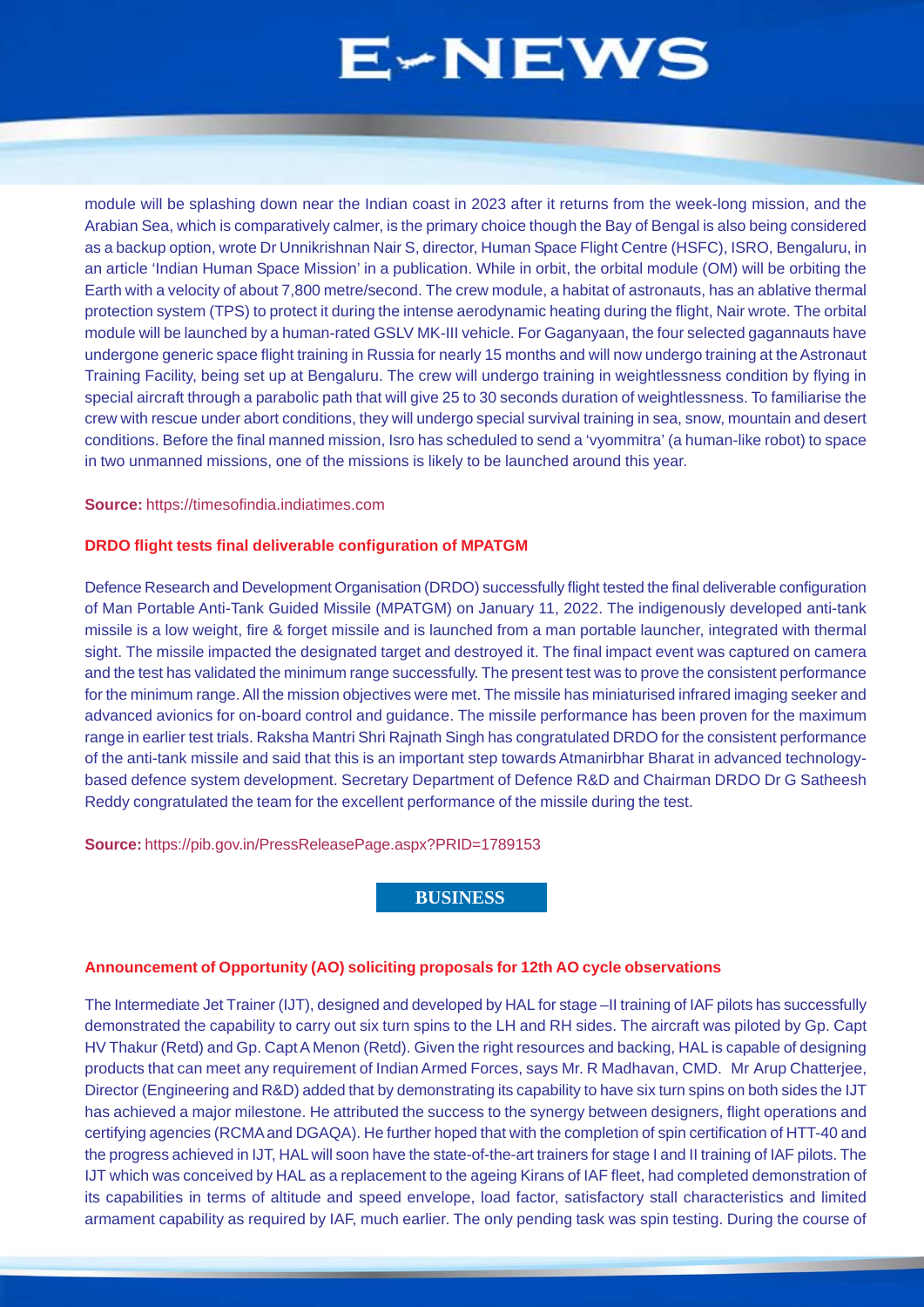spin testing, in 2016, the aircraft departed from controlled flight which brought the programme to a temporary halt. However, HAL decided to proceed further using its internal resources to complete the critical Spin testing. The capability to enter and recover from spin is a necessity for a trainer aircraft in order to familiarise the trainee pilot to recognise departure from controlled flight and the actions required to recover from such situations. Achieving satisfactory characteristics during spin and an assured recovery from spin form a part of very crucial flight tests due to its unpredictability. The spin flight testing is inherently a high risk maneuver and therefore progresses incrementally turn by turn. Due to the complex interplay of aerodynamic and inertia forces, the motion of the aircraft in spin is unpredictable and flight testing is the only way to assess the acceptability or otherwise of its characteristics. The spin flights are carried out in good weather conditions with a team of designers, flight test engineers and safety pilot monitoring the various parameters during the flight and therefore time consuming. Several flight tests are required to be carried out before 6-turn spin flights are undertaken as well as a number of flights are further required before full spin certification is achieved. Subsequent to the temporary halting of flight tests in 2016, HAL undertook major modifications like shifting the vertical tail aft on the airframe and increasing the rudder area and flight testing resumed in April 2019. These modifications entailed the use of a new Anti-Spin Parachute system (ASPS) which is mandated for the safety of the aircraft and test crew during spin flight testing. The new ASPS was integrated into the aircraft in July 2020 and the successful streaming of the parachutes were demonstrated in September 2020. Despite the delays due to COVID-19 pandemic, HAL could commence the stall and spin testing of the IJT in its new modified configuration in November 2020. Wg. Cdr M Patel (Retd) was the test director and Gp. Capt. K K Venugopal (Retd) was the safety pilot in command at telemetry.



**Source:** https://hal-india.co.in/

### **HAL Signs Contract for Export of ALH to Mauritius**

 In-line with Government's vision to boost defence exports to friendly foreign countries, HAL signed a contract with Govt. of Mauritius (GoM) for export of one Advanced Light Helicopter (ALH Mk III) for Mauritius Police Force. The Govt. of Mauritius already operates HAL built ALH and Do-228 aircraft. With this contract, HAL and GoM have further strengthened the long standing business relations spanning over three decades. The contract was signed by Mr. BK Tripathy, General Manager, Helicopter Division-HAL and Mr. OK Dabidin, Secretary of Home Affairs, Prime Minister's Office, Govt. of the Republic of Mauritius recently at HAL's Transport Aircraft Division, Kanpur in the presence of Mr. Apurba Roy, General Manager, TAD-Kanpur, Mr. K Jhugroo, Deputy Commissioner of Mauritius Police, Mrs. P Sohun, Dy Permanent Secretary, Govt. of Mauritius, Mr. T Abdoolahkhan, Chief Inspector of Mauritius Police and Mr. Arup Kumar Mallick, Addl. General Manager (Mktg)-HAL. The ALH Mk III is a multi-role, multi-mission versatile helicopter in 5.5 tonne category. It has proven its mettle in various utility role including numerous lifesaving missions during natural calamities in India and abroad. More than 335 ALHs have been produced till date logging around 3,40,000 cumulative flying hours. HAL also ensures technical assistance and product support to the customer to ensure healthy serviceability of the helicopter.

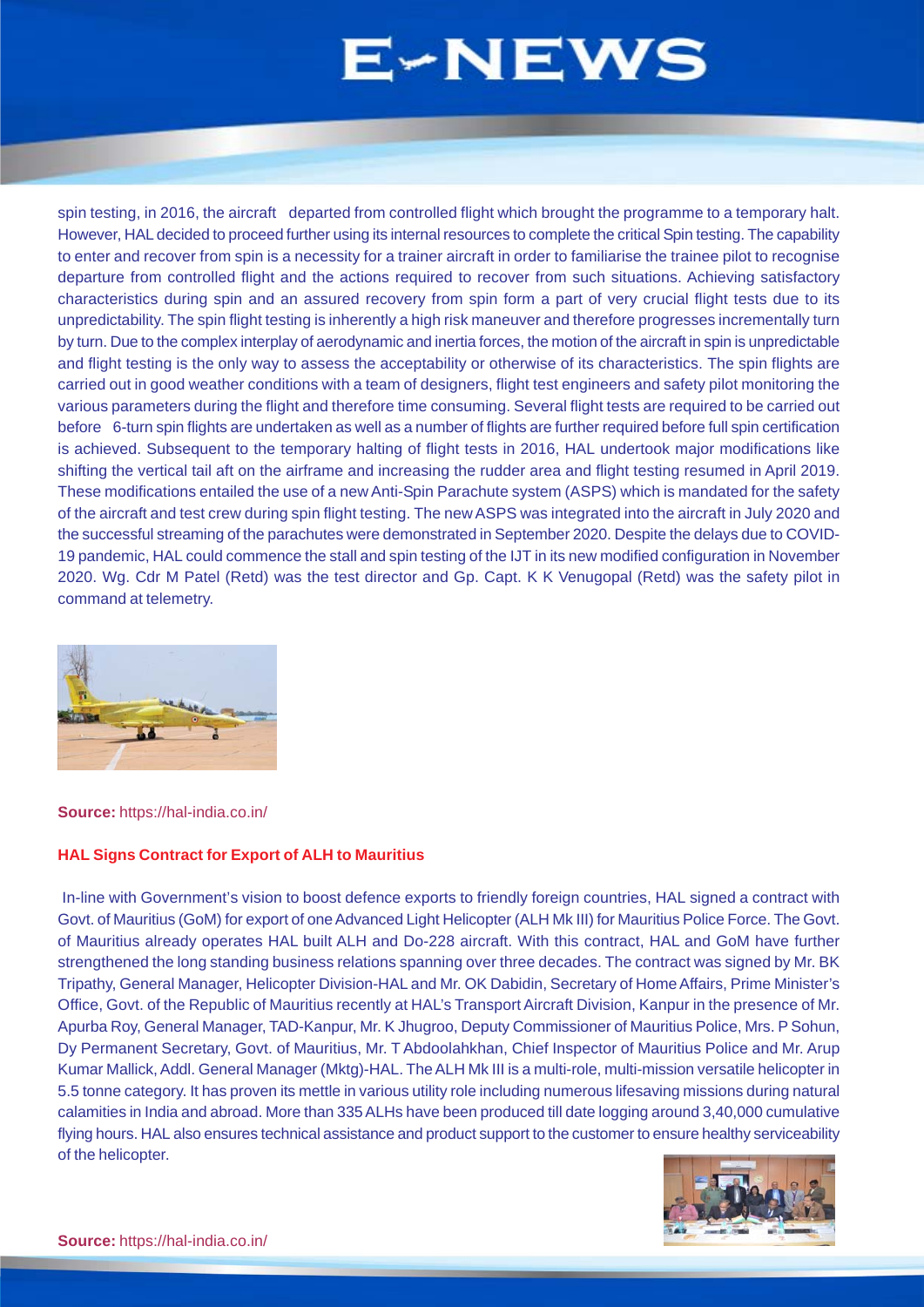#### **India could evade US curbs on S-400 deal, signals Biden aide**

More signs that the Biden administration will waive sanctions against India for buying Russian S-400 air defense system emerged on Wednesday with a key official saying Washington will have to weigh geo-strategic considerations involving China against a domestic law that calls for punitive action. "The administration has made clear that it is discouraging India from proceeding with the acquisitions of Russian equipment, and there are important geostrategic considerations, particularly with (unintelligible) relationship to China. So, I think we have to look at what the balance is," James O'Brien, President Biden's nominee for the US State Department's coordinator for sanctions policy said at his confirmation hearing, hewing to the broad sentiment in the administration and in Congress to give New Delhi a pass. Indications that India could get past sanctions for the systems which Moscow has already begun supplying came also from remarks from lawmakers even as they noted that New Delhi is in process of acquiring new frigate ships from Russia. "India is a vital ally in our competition against China, and thus, I believe we should resist taking any actions that might drive them away from us and the Quad. I am therefore strongly supportive of waiving CAATSA sanctions against India, given our shared foreign policy interests," Indiana senator Todd Young said. Despite the growing sentiment against Russia on account of its alleged interference in US elections and its aggressive posture in its sphere of influence, the Biden administration and lawmakers appear intent on giving New Delhi enough wiggle room for now in return for an assurance that India will wean itself off Russian military supplies. "As most here know, the Indians have a lot of legacy systems from previous decades, and they are interoperable with the Russians' systems. And the Indians seek to defend their land border from Chinese incursions and defend the Indian Ocean from an increasingly adventurous and lawless blue ocean navy in the People's Liberation Army," Young noted in his support for a waiver under US domestic law known as Countering America's Adversaries Through Sanctions Act (CAATSA). India signed a \$5-billion deal with Russia to buy five units of the S-400 air defence missile systems, despite a warning from the then Trump administration that going ahead with the contract may invite US sanctions. Delivery of the systems to India began late last year 10 India signed a USD 5 billion deal with Russia to buy five units of the S-400 air defence missile systems, despite a warning from the then Trump administration that going ahead with the contract may invite US sanctions. Delivery of the systems began late last year. The US administration has also struggled with giving India a pass while CAATSA is being invoked against Turkey, a NATO ally whose ties with Washington has gone south lately. Asked about this by Young, O'Brien said it is difficult to compare the two situations, describing India as "a partner of growing importance." "India's got some decisions in front of it, so it would be premature to say more. But this is something I look forward to working with you and other interested members," he added.

#### **Source:** https://timesofindia.indiatimes.com/

#### **In first BrahMos missile export order, Philippines approves \$374-million contract**

In the first export order for the BrahMos supersonic cruise missile system, Philippines has approved a \$374.96 million contract for the purchase of shore based anti-ship variant of the missile from India, while discussions are ongoing with few other South East Asian counties. Secretary of National Defence of Philippines, Delfin Lorenzana has signed the 'Notice of award' for the purchase, the contract for which is expected to be signed very soon. "As head of procuring entity (HOPE), I recently signed the Notice of Award for the Philippine Navy shore-based anti-ship missile acquisition project. Negotiated with the Government of India, it includes the delivery of three batteries, training for operators and maintainers as well as the necessary Integrated Logistics Support (ILS) package," Mr. Lorenzana said on social media. Conceptualised as early as 2017, the Office of the President approved its inclusion in the Horizon 2 Priority Projects in 2020, he stated. The coastal defence regiment of the Philippine Marines will be the primary employer of this modern strategic defense capability of the Armed Forces of the Philippines, Mr. Lorenzana added. While Philippines had raised a unit sometime to operate the missile system, the contract was delayed by couple of years due to the COVID pandemic and budgetary constraints. The BrahMos anti-ship missile manufactured by India. | Photo Credit: PTI A file picture of BrahMos, supersonic cruise missile successfully test-fired as part of service life extension program,